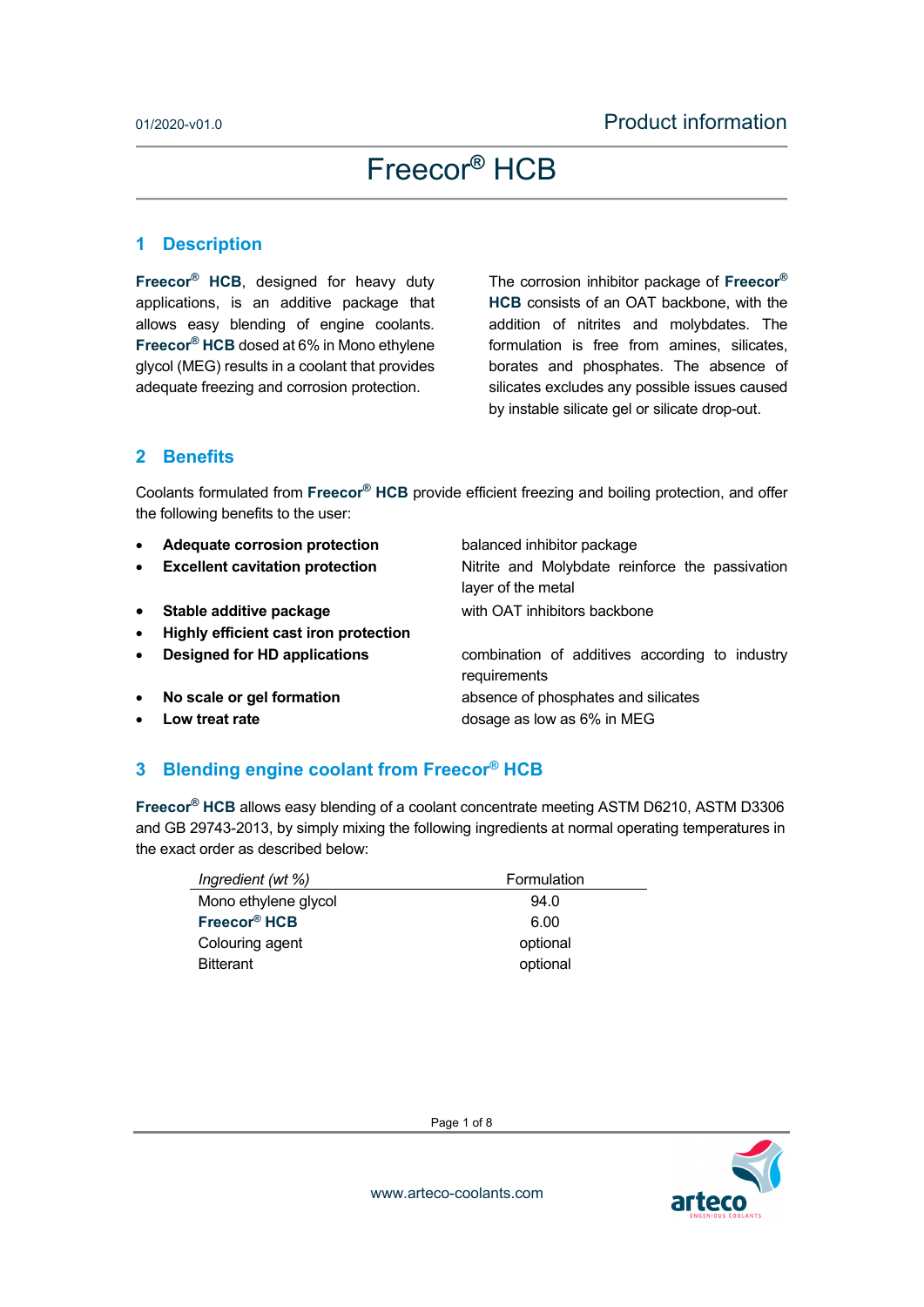The equipment must be suitable for engine coolant blending. During and after blending, precautions should be taken to avoid any contamination of the product and the following guidelines should be followed:

- Check the equipment for cleanliness;
- Pump first the MEG into the blender and start stirring;
- Pump **Freecor<sup>®</sup> HCB** into the blender. If needed, use part of the MEG to rinse the tank/container;
- $\bullet$  In case you want to blend a ready-to-use mixture: Add the appropriate amount of water\*;
- If required, add the dye-components or bitterant into the blender;
- Continue stirring for at least 30 minutes;
- Take a sample for evaluation according to chemical and physical properties mentioned in Addendum – technical information.

*\* For the correct dosage of water, please read the instructions mentioned in Addendum – technical information. We strongly*  recommend the use of deionized or distilled water for optimal performance and controlled quality. We refer to our product *information leaflet on water quality recommendations* 

#### 4 **Proof of performance & Standards**

Coolants made from **Freecor® HCB**, and blended according to the specified formulation, comply with the requirements of the heavy duty standard ASTM D6210 and the heavy duty coolant requirements of GB 29743-2013 (HEC). It is also conform to the industry standard ASTM D3306, and the Chinese national standard GB 29743-2013 (LEC). These claims are endorsed by reports and coolant analysis performed by an external independent lab.

Coolants based on the technology used for **Freecor® HCB**, have proven to offer protection for in excess of 100.000 km in heavy duty applications.

#### **5 Availability**

**Freecor® HCB** is available in bulk and 1000L containers. Product is available uncoloured.



Page 2 of 8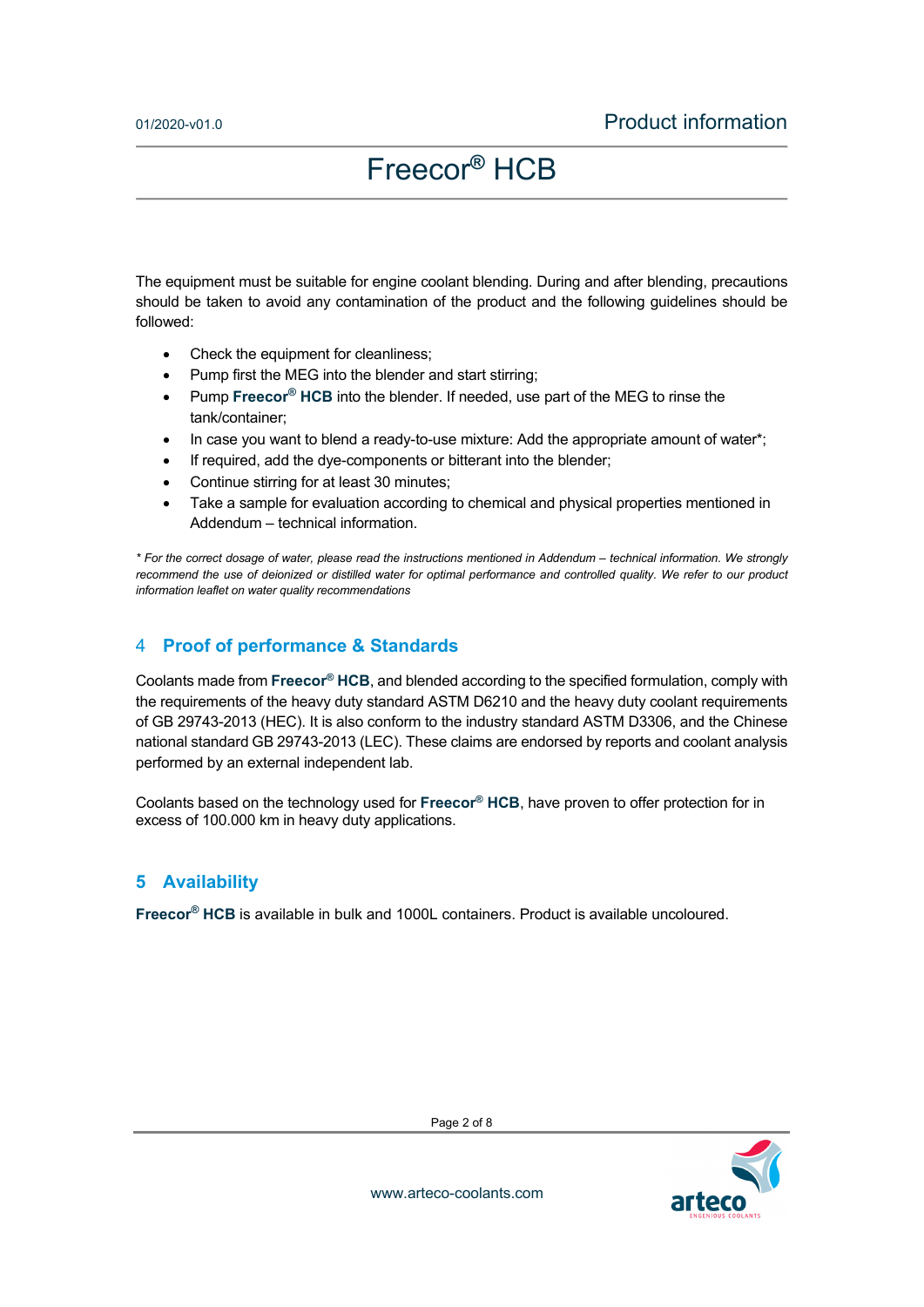#### **6 Storage requirements & Product handling**

The product should be stored above -5°C. Periods of exposure to temperatures above 35°C should be minimized. **Freecor® HCB** can be stored for minimum 2 years in unopened containers without any effect on the product quality or performance. It is strongly recommended to use new containers and not recycled. Exposure to direct sunlight might cause some discoloration, although the

product itself and its properties remain stable. This reaction can be accelerated if coupled with high ambient temperatures.

As with any antifreeze coolant, the use of galvanized steel is not recommended for pipes or any other part of the storage/mixing installation.

#### **7 Toxicity & safety**

For Toxicity and Safety Data we refer to the Safety Data Sheet. The information and advice given should be observed and due attention should be given to the precautions necessary for handling chemicals. This product should not be used to protect the inside of drinking water systems against freezing. The transport is not regulated.

*All information contained in this Product Information Leaflet, including but not limited to text or graphic material, is the property of Arteco NV, and is accurate to the best of our knowledge at the date of issue specified. It supersedes all previous editions and information contained in them. Information is subject to change without notice. Any textual or graphic material you copy, print, or download from this document site is licensed to you for your personal, non-commercial use only, provided that you do not change or delete any copyright, trademark or other proprietary notices. Any other use,*  including but not limited to the reproduction, distribution, display or transmission of the content of this document is strictly *prohibited, unless authorized by Arteco NV in writing.*

Page 3 of 8

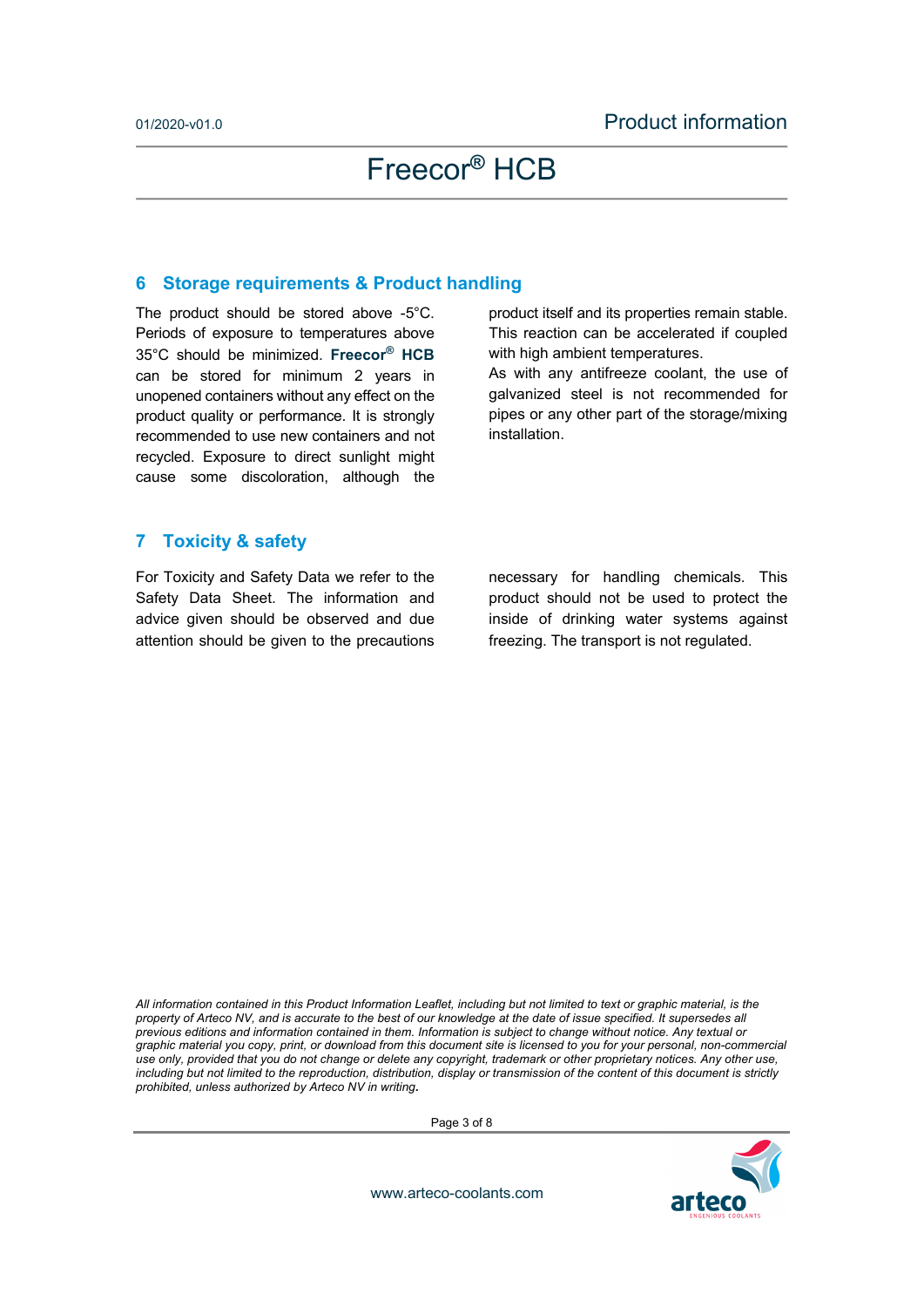## Addendum - Technical information

|                                 | Freecor <sup>®</sup> HCB                | method                                 |                 |
|---------------------------------|-----------------------------------------|----------------------------------------|-----------------|
| Appearance                      | Clear liquid                            | Visual                                 |                 |
| Colour                          | Light yellowish                         | Visual                                 |                 |
| Density, 20°C, kg/l             | 1.102 typ.                              | ASTM D5931                             |                 |
| pH                              | 9.9 typ.                                | ASTM D1287                             |                 |
|                                 |                                         |                                        |                 |
|                                 | Freecor <sup>®</sup> HCB<br>@ 6% in MEG | GB 29743-2013<br><b>HEC-I</b>          | method          |
| Appearance                      | Clear liquid                            | Clear, transparent without<br>deposits | Visual          |
| Density 20°C, kg/l              | 1.114.                                  | $1.108 - 1.144$                        | <b>SH/T0068</b> |
| pH, 50vol%                      | 8.8                                     | $7.5 - 11.0$                           | <b>SH/T0069</b> |
| Reserve alkalinity, ml HCl 0.1N | 3.3                                     |                                        | SH/T0091        |
| Boiling point °C, 50vol%        | 111.2                                   | ≥108.0                                 | <b>SH/T0089</b> |
| Freezing point, °C, 50vol%      | $-37.9$                                 | $\leq$ -36.4                           | <b>SH/T0090</b> |
| Ash content (wt%)               | 0.8                                     | $\leqslant$ 5.0                        | <b>SH/T0086</b> |
| Chloride (mg/kg)                | $\leqslant$ 10                          | $\leqslant 60$                         | SH/T0621        |
| Water content (wt%)             | 3.7                                     | $\leqslant$ 5.0                        | <b>SH/T0086</b> |
| Foam volume, ml                 | 40                                      | $\leqslant$ 150                        | <b>SH/T0066</b> |

Page 4 of 8

Foam disappear time, s  $2.0 \leq 5.0$  SH/T0066

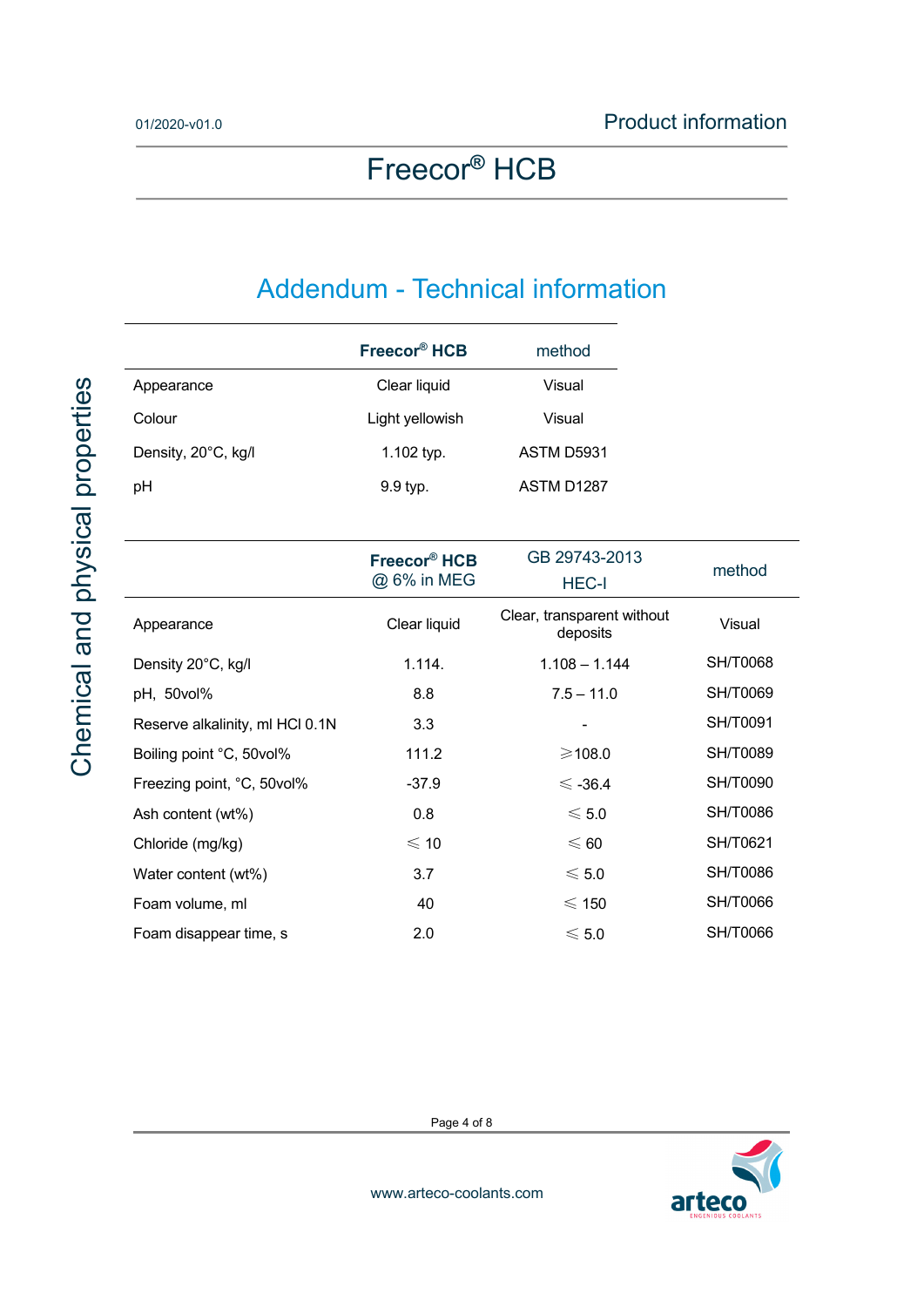## **Properties for ready-mix coolants from Freecor® HCB**

For heavy duty applications, ready-mix products meeting GB 29743-2013 can be prepared by simply mixing MEG and water\* with **Freecor® HCB,** as shown in the below table.

| Freezing Point (°C), ASTM D1177              | $-15.0$         | $-25.0$         | $-35.0$         | $-45.0$         |
|----------------------------------------------|-----------------|-----------------|-----------------|-----------------|
| Formulation (w/w%)                           |                 |                 |                 |                 |
| Freecor <sup>®</sup> HCB                     | 3.1             | 3.1             | 3.1             | 3.5             |
| MEG                                          | 31.3            | 41.3            | 49.3            | 55.3            |
| Water*                                       | 65.6            | 55.6            | 47.6            | 41.2            |
| Density 20°C, kg/l, ASTM D5931 (typ.)        | 1.044           | 1.057           | 1.068           | 1.075           |
| Nitrite/Molybdate level                      |                 |                 |                 |                 |
| Nitrites as NO <sub>2</sub> , mg/kg (IC)     | $\geqslant$ 300 | $\geqslant$ 300 | $\geqslant$ 300 | $\geqslant$ 300 |
| Molybdates as MoO <sub>4</sub> , mg/kg (ICP) | $\geqslant$ 300 | $\geqslant$ 300 | $\geqslant$ 300 | $\geqslant$ 300 |
| Total amount, mg/kg                          | $\geq 780$      | $\geqslant$ 780 | $\geq$ 780      | $\geq 780$      |

*\* We strongly recommend the use of deionized or distilled water for optimal performance and controlled quality. We refer to our product information leaflet on water quality recommendations* 

arteco

Page 5 of 8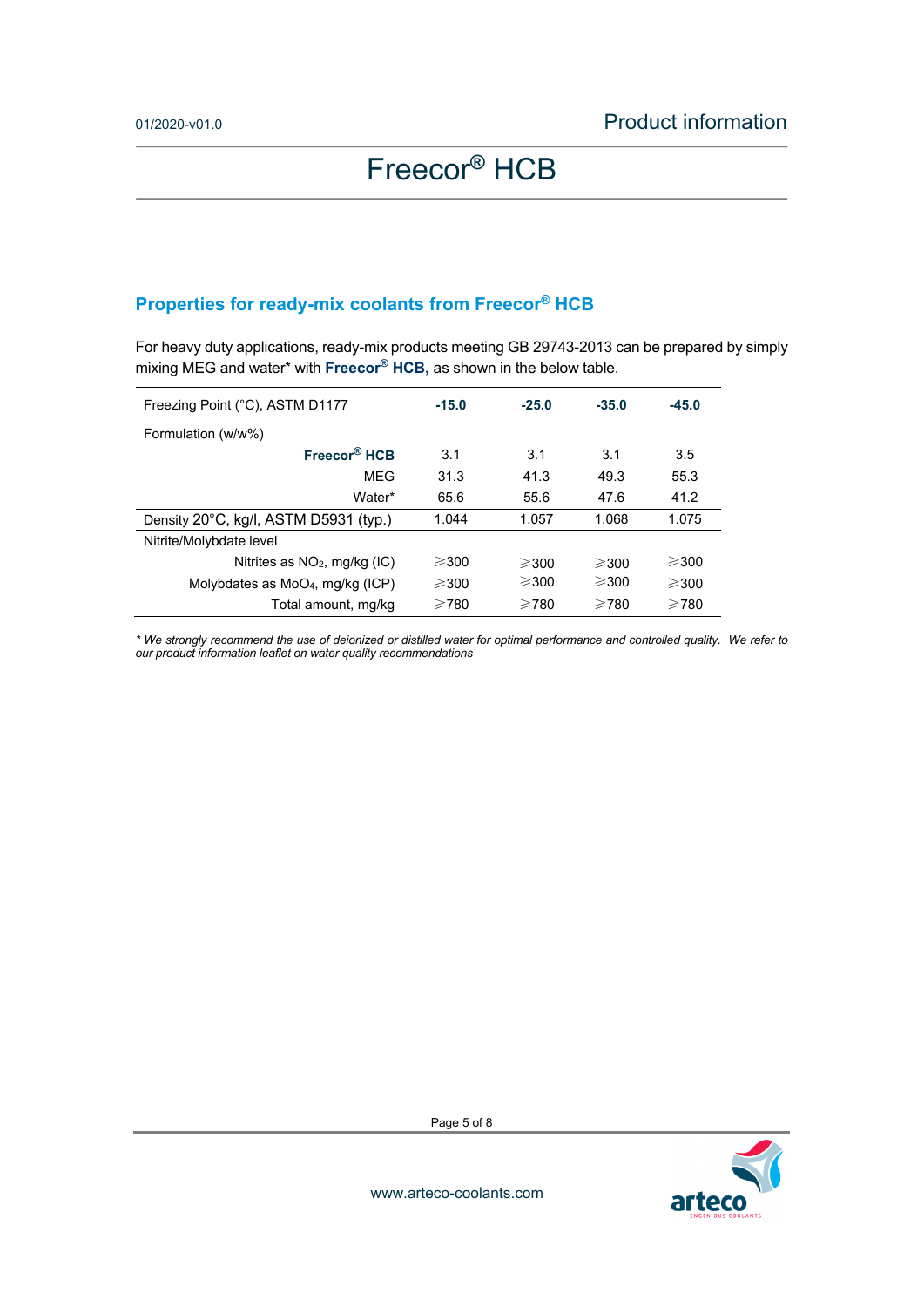#### **GB 29743-2013: SH/T 0085 Corrosion test for engine coolants in glassware**

|                                   | Weight loss in mg/coupon <sup>1</sup> |         |         |         |           |           |
|-----------------------------------|---------------------------------------|---------|---------|---------|-----------|-----------|
|                                   | <b>Brass</b>                          | Copper  | Solder  | Steel   | Cast Iron | Aluminium |
| GB 29743-2013 (max)               | $+/-10$                               | $+/-10$ | $+/-30$ | $+/-10$ | $+/-10$   | $+/-30$   |
| Freecor® HCB $@$ 6% in MEG (typ.) | 0.4                                   | 0.2     | $-5.4$  | 0.2     | $-0.3$    | $-7.7$    |

<sup>1</sup> Weight loss AFTER chemical cleaning acc. to SH/T0085. Weight gain is indicated by a - sign.

### **GB 29743-2013: SH/T 0620 Corrosion of cast Aluminium alloys in engine coolants under heat-rejecting conditions**

| Weight loss in mg/cm <sup>2</sup> /week <sup>1</sup> |
|------------------------------------------------------|
| $+/-1.0$                                             |
| 0.20                                                 |
|                                                      |

<sup>1</sup> Weight loss AFTER chemical cleaning acc. to SH/T 0620. Weight gain is indicated by a - sign.

#### **GB 29743-2013: SH/T 0087 Cavitation corrosion and erosion characteristics of Aluminium pumps**

|                                             | Visual rating |
|---------------------------------------------|---------------|
| GB 29743-2013 (max)                         | 8 min         |
| Freecor <sup>®</sup> HCB @ 6% in MEG (typ.) | a             |

### **GB 29743-2013: SH/T 0088 Simulated service corrosion testing of engine coolants**

|                                             | Weight loss in mg/coupon <sup>1</sup> |         |         |         |           |           |
|---------------------------------------------|---------------------------------------|---------|---------|---------|-----------|-----------|
|                                             | <b>Brass</b>                          | Copper  | Solder  | Steel   | Cast Iron | Aluminium |
| GB 29743-2013 (max)                         | $+/-20$                               | $+/-20$ | $+/-60$ | $+/-20$ | $+/-20$   | $+/-60$   |
| Freecor <sup>®</sup> HCB @ 6% in MEG (typ.) | 2.5                                   | 2.0     | 8.2     | 0.4     | 0.4       | 3.5       |

*1 Weight loss AFTER chemical cleaning according to SH/T 0088. Weight gain is indicated by a - sign.* 

Page 6 of 8

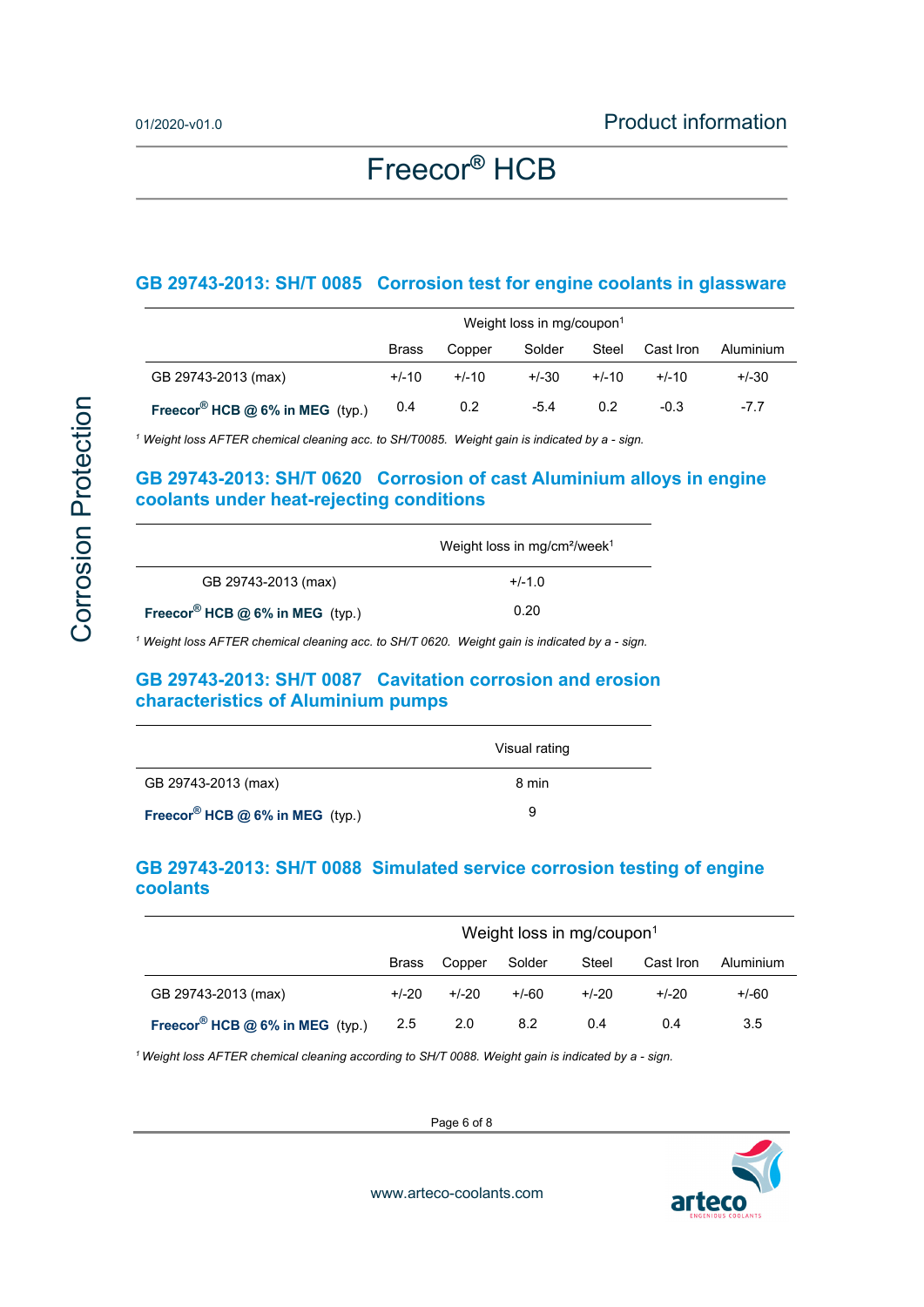#### **ASTM D1384: Glassware corrosion test**

|                                             | Weight loss in mg/coupon <sup>1</sup> |        |        |       |           |           |
|---------------------------------------------|---------------------------------------|--------|--------|-------|-----------|-----------|
|                                             | <b>Brass</b>                          | Copper | Solder | Steel | Cast Iron | Aluminium |
| ASTM D3306 (max)                            | 10                                    | 10     | 30     | 10    | 10        | 30        |
| ASTM D6210 (max)                            | 10                                    | 10     | 30     | 10    | 10        | 30        |
| Freecor <sup>®</sup> HCB @ 6% in MEG (typ.) |                                       |        |        |       |           | 5         |

<sup>1</sup> Weight loss AFTER chemical cleaning acc. to ASTM D1384. Weight gain is indicated by a - sign.

### **ASTM D4340: Corrosion of cast Aluminium alloys at heat-rejecting surfaces**

| ASTM D3306 (max)                            | 1.0     |
|---------------------------------------------|---------|
| ASTM D6210 (max)                            | 1.0     |
| Freecor <sup>®</sup> HCB @ 6% in MEG (typ.) | $-0.11$ |

<sup>1</sup> Weight loss AFTER chemical cleaning acc. to ASTM D4340. Weight gain is indicated by a - sign.

### **ASTM D2809 Cavitation corrosion and erosion characteristics of Aluminium pumps**

|                                             | Visual rating |
|---------------------------------------------|---------------|
| ASTM D3306 (max)                            | 8 min         |
| ASTM D6210 (max)                            | 8 min         |
| Freecor <sup>®</sup> HCB @ 6% in MEG (typ.) | 8             |

arteco

Page 7 of 8